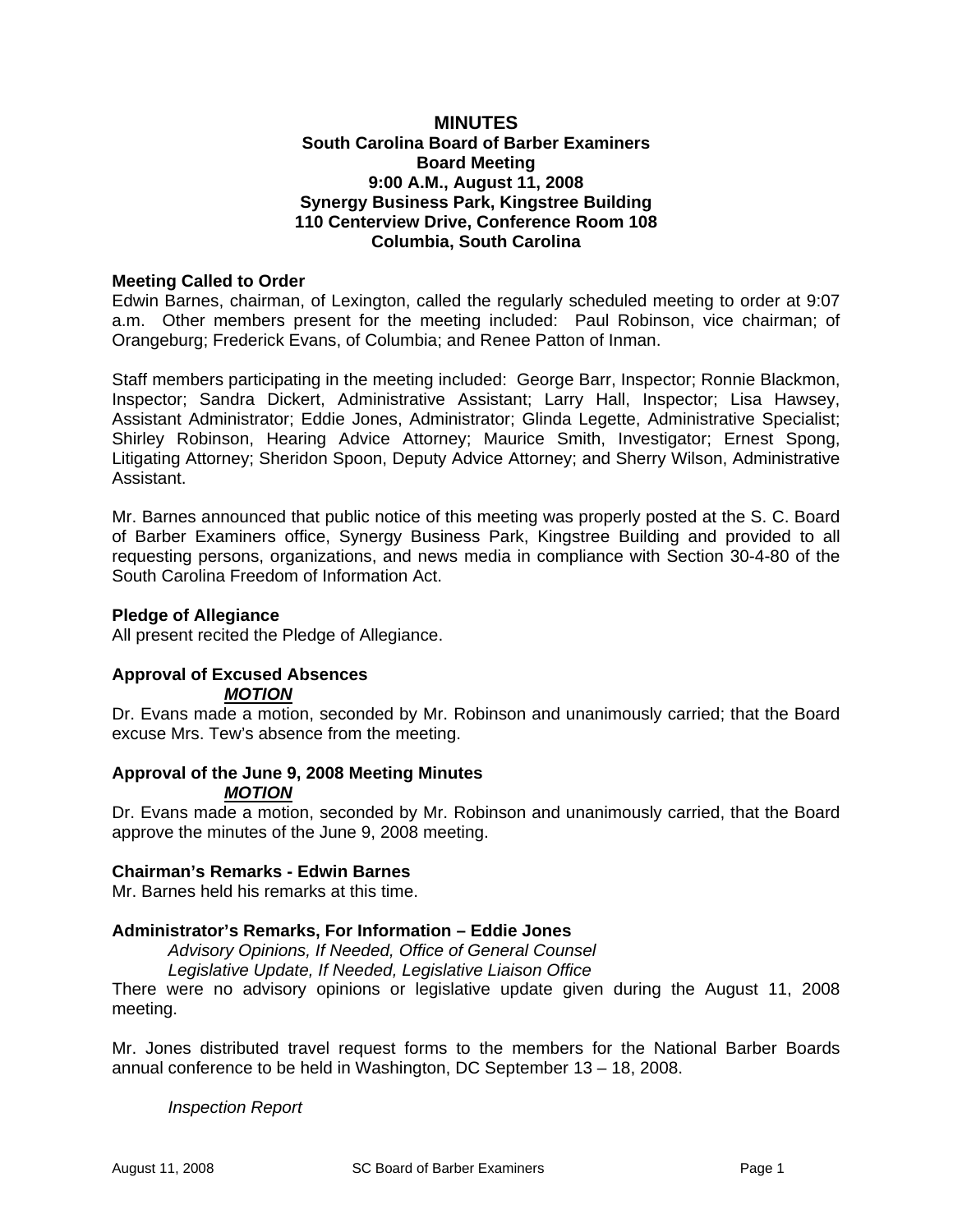The inspection report was presented to the Board as information.

## **Unfinished Business**

Eligibility for Reinstatement of Licensure

# *LeRoy Freddie Jackson*

On January 24, 2006 LeRoy Jackson submitted an application to sit for the registered barber apprentice license. His application reflected he had been arrested on multiple occasions for various unlawful acts between August 15, 1991 and January 23, 2005. He appeared before the Board on February 16, 2006 during which time the Board voted to allow Mr. Jackson to sit for the examination and upon successful completion, grant him a license which was to be placed in probationary status during which time he was required to submit a SLED report to the Board at his own expense.

On May 7, 2008 Mr. Jackson submitted the required SLED report which reflected he was arrested for a felony fraudulent credit card charge. Staff notified Mr. Jackson he needed to appear before the Board during the June 9, 2008 meeting. During the June 9, 2008 meeting the Board determined it could not make a decision regarding Mr. Jackson's license since the fraudulent credit card charge had not been resolved by the court. At that time the Board also requested a legal opinion as to whether or not Mr. Jackson could be granted a license to practice in the barber industry until such time that the matter is resolved by the court.

On July 31, 2008 the Board received an updated SLED report which reflects a conviction in the fraudulent credit card charge and was sentenced to six months in prison suspended to nine months probation.

The Board determined it would discuss this matter in executive session.

## **New Business**

Approval of Consent Agreement – Case #2007-2

Ernest Spong, Litigating Attorney, and Chris Martin, respondent appeared before the Board at this time.

This proceeding was recorded by a court reporter in order to produce a verbatim transcript if requested in accordance with the law.

## **Executive Session**

## *MOTION*

Mr. Robinson made a motion, seconded by Dr. Evans and unanimously carried, that the Board enter executive session to seek legal advice.

## **Return to Public Session**

Mr. Barnes noted for the record that no official action was taken during executive session.

# *MOTION*

Mr. Robinson made a motion, seconded by Mrs. Patton and unanimously carried, that the Board reject the consent order as submitted.

## Approval of DRC Report – June 9, 2008

Mr. Blackmon, Mr. Hall and Mr. Barr reviewed the June 9, 2008 DRC report with the Board.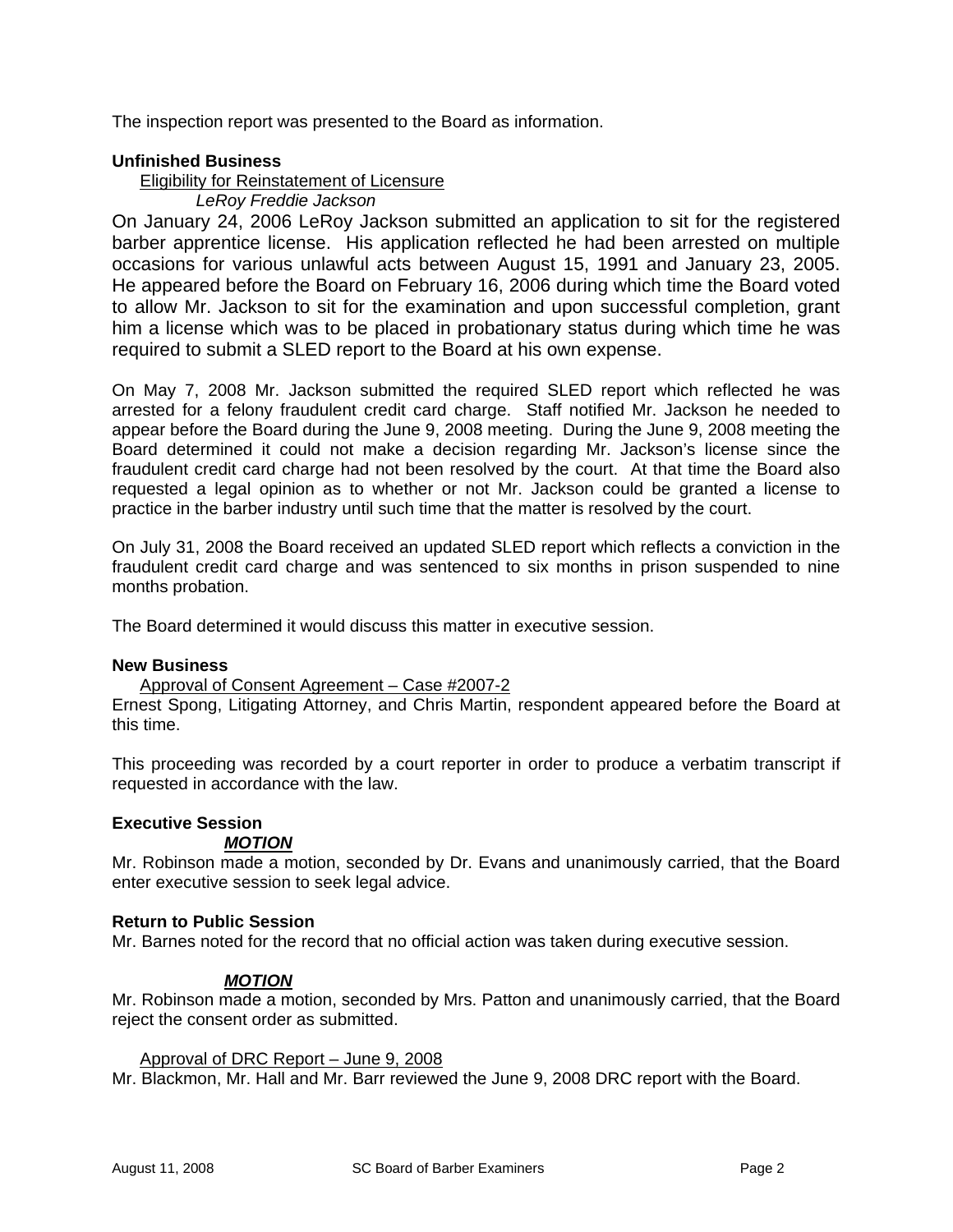# *MOTION*

Mr. Robinson made a motion, seconded by Dr. Evans and unanimously carried, that the Board approve the June 9, 2008 DRC Report as information.

## Approval of Third Student Permit

*Clayton Chisolm* 

On June 11, 2008 the Board received a request for a third student permit from Clayton Chisolm. Mr. Chisolm was unable to complete his barber training at Denmark Technical School due to financial and vehicle problems. Staff notified Mr. Chisolm by letter dated July 10, 2008 that the Board would be discussing his request during this meeting and asked that he be present to answer questions from the members.

Clayton Chisolm appeared before the Board and was sworn to give correct testimony. Mr. Chisolm has been attending Denmark Technical College and believes he has approximately 1,400 hours.

#### *MOTION*

Dr. Evans made a motion, seconded by Mr. Robinson and unanimously carried, that the Board grant a third student permit to Mr. Chisolm.

#### *Alonzo Cunningham*

On June 5, 2008 the Board received a request from Alonzo Cunningham seeking the Board's approval of a third student permit. Staff notified Mr. Cunningham by letter dated July 10, 2008 that the Board would be discussing his request during this meeting and asked that he be present to answer questions from the members.

Alonzo Cunningham appeared before the Board and was sworn to give correct testimony. Mr. Cunningham began his OJT training at Kenny G's Barber Shop in Columbia, however, this shop closed approximately seven months after he began his training. He then spent a year in training at a barber shop in Norfolk, Virginia. He returned to South Carolina and trained at Xa Xa's Barber Shop in Columbia. No hours were submitted to staff from either Kenny G's Barber Shop or Xa Xa's Barber Shop. He would be completing OJT training at Billy's Barber Shop in Columbia, which is owned by Billy Bookman.

## *MOTION*

Dr. Evans made a motion, seconded by Mrs. Patton and unanimously carried, that the Board grant a third student permit to Mr. Cunningham.

## Approval of Examination and Licensure Applications

*James M. Hair* 

On June 26, 2008 the Board received an application for examination and licensure as a registered barber from James M. Hair. Mr. Hair's criminal history report, provided by SLED, reflects felony arrests for possession and trafficking illegal drugs. The report reflects one conviction of manufacturing and possession of illegal drugs. Staff notified Mr. Hair by letter dated July 29, 2008 that the Board would be discussing his application during this meeting and requested that he appear to answer questions from the members.

James Hair appeared before the Board and was sworn to give correct testimony at this time. None of the events he was arrested for occurred in or near a barber shop. He is currently practicing in the barber industry under a student permit. He is not currently on probation or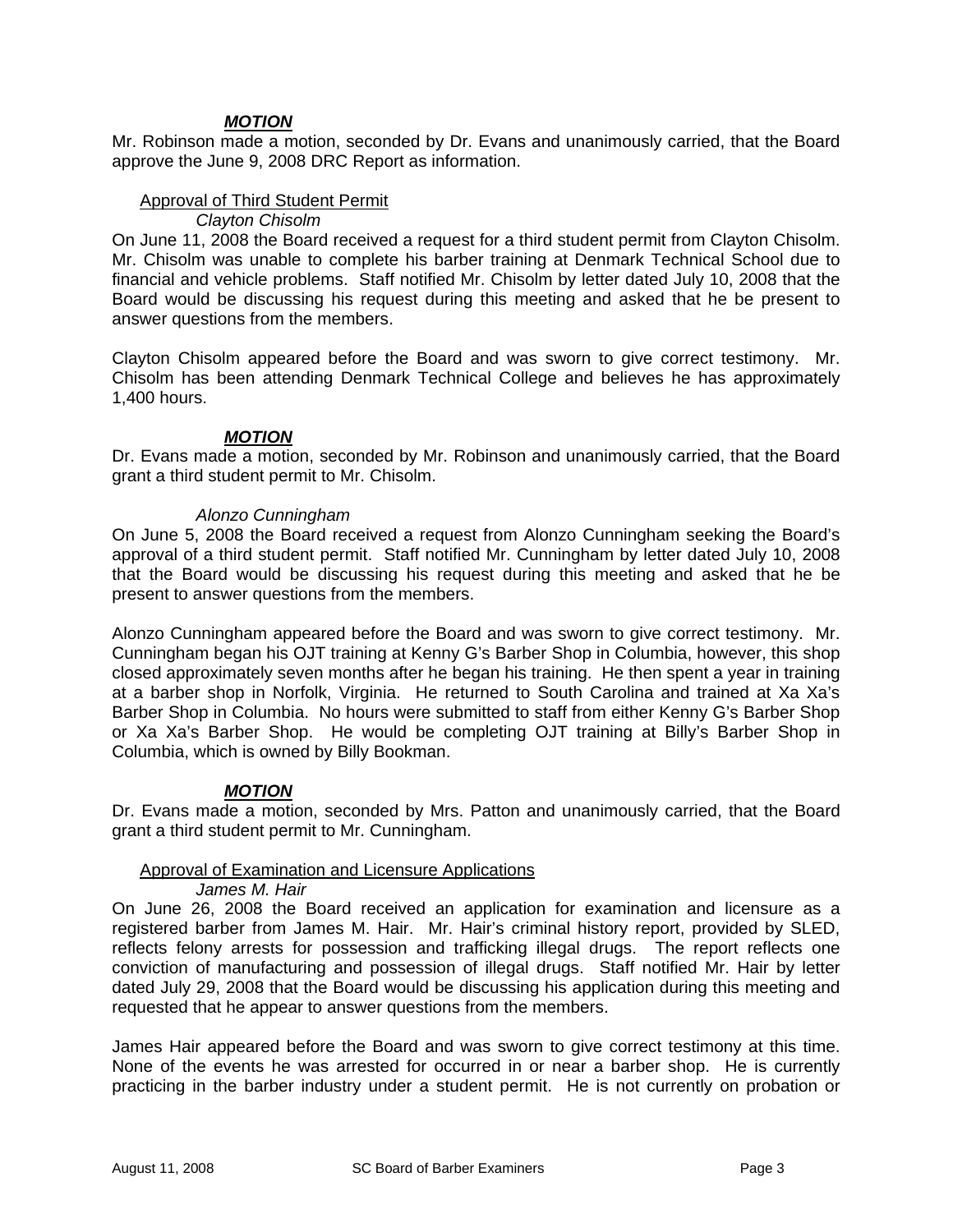parole. He has turned his life around and is not easily angered. He feels like this is a new start for him as he enjoys the barber industry.

## *MOTION*

Mr. Robinson made a motion, seconded by Dr. Evans and unanimously carried, that the Board allow Mr. Hair to take the exam, and after successful completion of the exam, be granted a license, which is to be placed on probation for one year during which time he must provide a SLED report to the Board at his own expense.

## *Paxton E. Simpson, Sr.*

On July 24, 2008 the Board received a registered barber renewal application from Paxton E. Simpson, Sr. Mr. Simpson answered 'yes' to the question asking, "Since the date of your last renewal application, have you been charged, arrested, indicted, or convicted, pled guilty of, or pled nolo contendere for violation of any federal, state, or local law (other than minor traffic violation)?" Mr. Simpson's criminal history report, provided by SLED, reflects Mr. Simpson was arrested in June 2007 for third degree criminal sexual assault. Staff notified Mr. Simpson by letter dated July 29, 2008 that the Board would be discussing his renewal application during this meeting and requested that he appear to answer questions from the members.

Paxton E. Simpson, Sr. appeared before the Board and was sworn to give correct testimony. Mr. Simpson was arrested for criminal sexual assault; however, this matter has not yet been resolved by the court system. This is the first time he has been arrested and/or charged. The incident did not take place in or near a barber shop.

## *MOTION*

Mr. Robinson made a motion, seconded by Dr. Evans and unanimously carried, that the Board deny licensure until such time Mr. Simpson's charge has been disposed of by the court, once the matter has been disposed of he may resubmit a renewal application and reappear before the Board.

# Approval of Barber School Application/Hair Braider Course

## *Community Barber College*

On July 24, 2008 the Board received a barber school application from Community Barber College, which would be located in Florence, SC. The application states the school owner is Anthony Sellers. Mr. Sellers also submitted a request seeking the Board's approval to teach the six hour hair braiding class and his request included an agenda for the hair braiding course. Staff notified Mr. Sellers by letter dated July 29, 2008 that the Board would be discussing his application and request to teach the six hour hair braiding course during this meeting and requested that he appear to answer questions from the members.

Anthony Sellers appeared before the Board at this time.

Mr. Robinson stated he had reviewed the outline for the hair braider course. He informed Mr. Sellers that he is not to instruct the participants as if they are going to be cosmetologists. He went on to say the participants are not to be taught the use of chemicals or hair extensions.

## *MOTION*

Mr. Robinson made a motion, seconded by Mrs. Patton and unanimously carried, that upon approval of the barber school application Mr. Sellers be allowed to teach the hair braider course.

## *MOTION*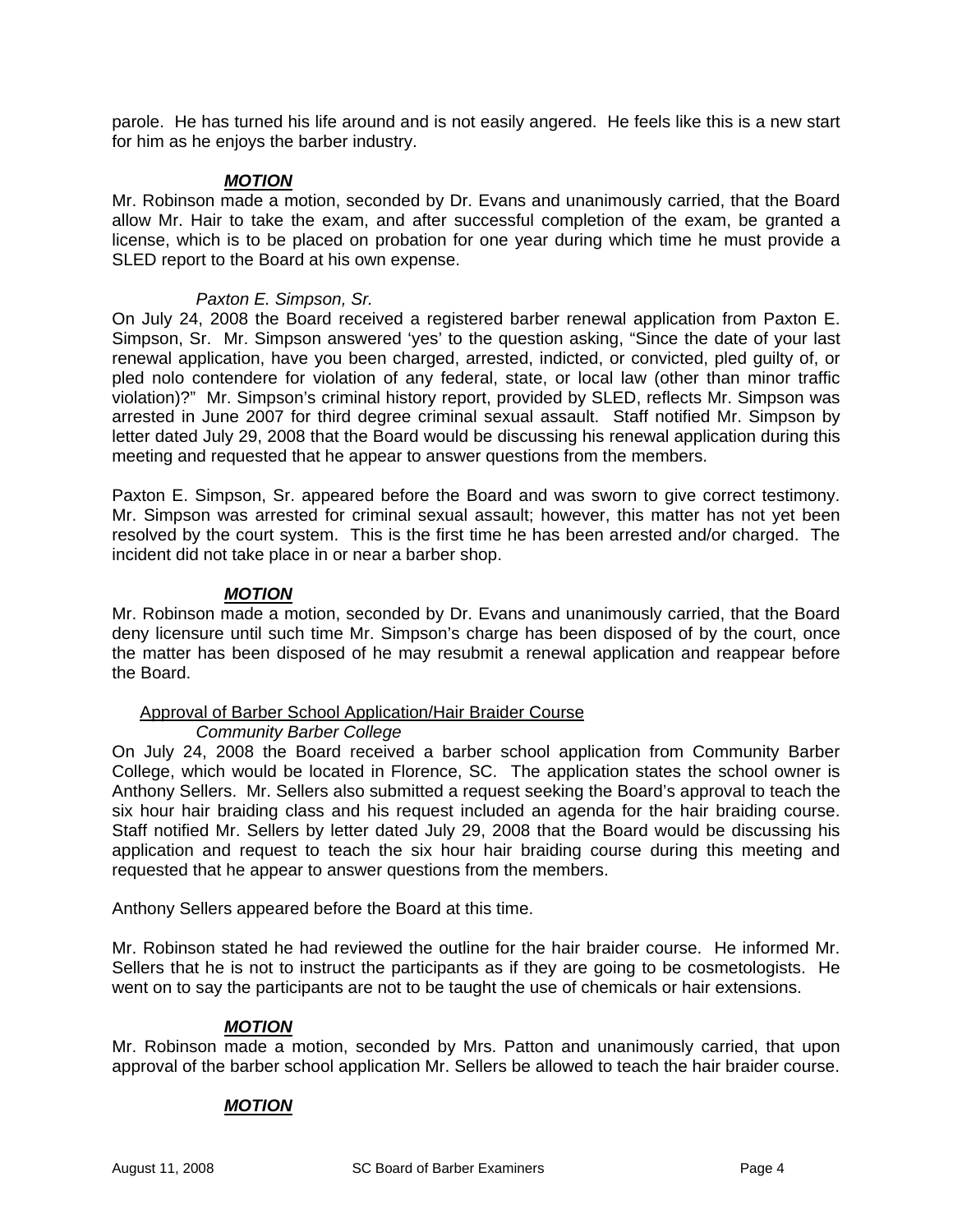Dr. Evans made a motion, seconded by Mr. Robinson and unanimously carried, that the Board approve the barber school contingent upon satisfactory inspection.

## Approval of Hair Braider Course

*Jacqueline M. Golden* 

On July 31, 2008 the Board received a request from Jacqueline Golden seeking the Board's approval to teach the six hour hair braiding course. Staff notified Ms. Golden by letter dated August 1, 2008 that the Board would be discussing her request during this meeting and requested that she appear to answer questions from the members.

Jacqueline Golden appeared before the Board at this time.

Mr. Robinson stated he had reviewed the documentation and found everything in order. However, he informed Ms. Golden she was not to instruct the participants into believing that they would be licensed as cosmetologists and that they would not be able to perform cosmetologist services such as weaving, blowing or chemical applications.

#### *MOTION*

Mr. Robinson made a motion, seconded by Mrs. Patton and unanimously carried, that the Board approve Ms. Golden to teach the six hour hair braider course.

Approval of Proposed 2009 Meeting Dates The Board reviewed the following proposed meeting dates for 2009.

| February 9, 2009 | April 13, 2009   | June 8, 2009      |
|------------------|------------------|-------------------|
| August 10, 2009  | October 12, 2009 | December 14, 2009 |

## *MOTION*

Mr. Robinson made a motion, seconded by Dr. Evans and unanimously carried, that the Board approve the proposed meeting dates for 2009.

#### **Discussion Item**

Hours Submitted for Jessica Blackwell by B-Unique Barber Academy

On July 25, 2008 the Board received hours from B-Unique Barber Academy in reference to Jessica Blackwell. Staff has no record of an application from B-Unique Barber Academy to teach Ms. Blackwell. Staff notified Ms. Shanita Peppers, owner of B-Unique Barber Academy and Ms. Jessica Blackwell, student, by letters dated July 25, 2008 that the Board has requested their appearance to discuss the hours submitted.

Neither Jessica Blackwell nor Shanita Peppers of B-Unique Barber Academy appeared at this meeting.

#### **Public Comments**

No public comments were made during the August 11, 2008 meeting.

## **Executive Session**

## *MOTION*

Mr. Robinson made a motion, seconded by Mrs. Patton and unanimously carried, that the Board enter executive session to seek legal advice.

#### **Return to Public Session**